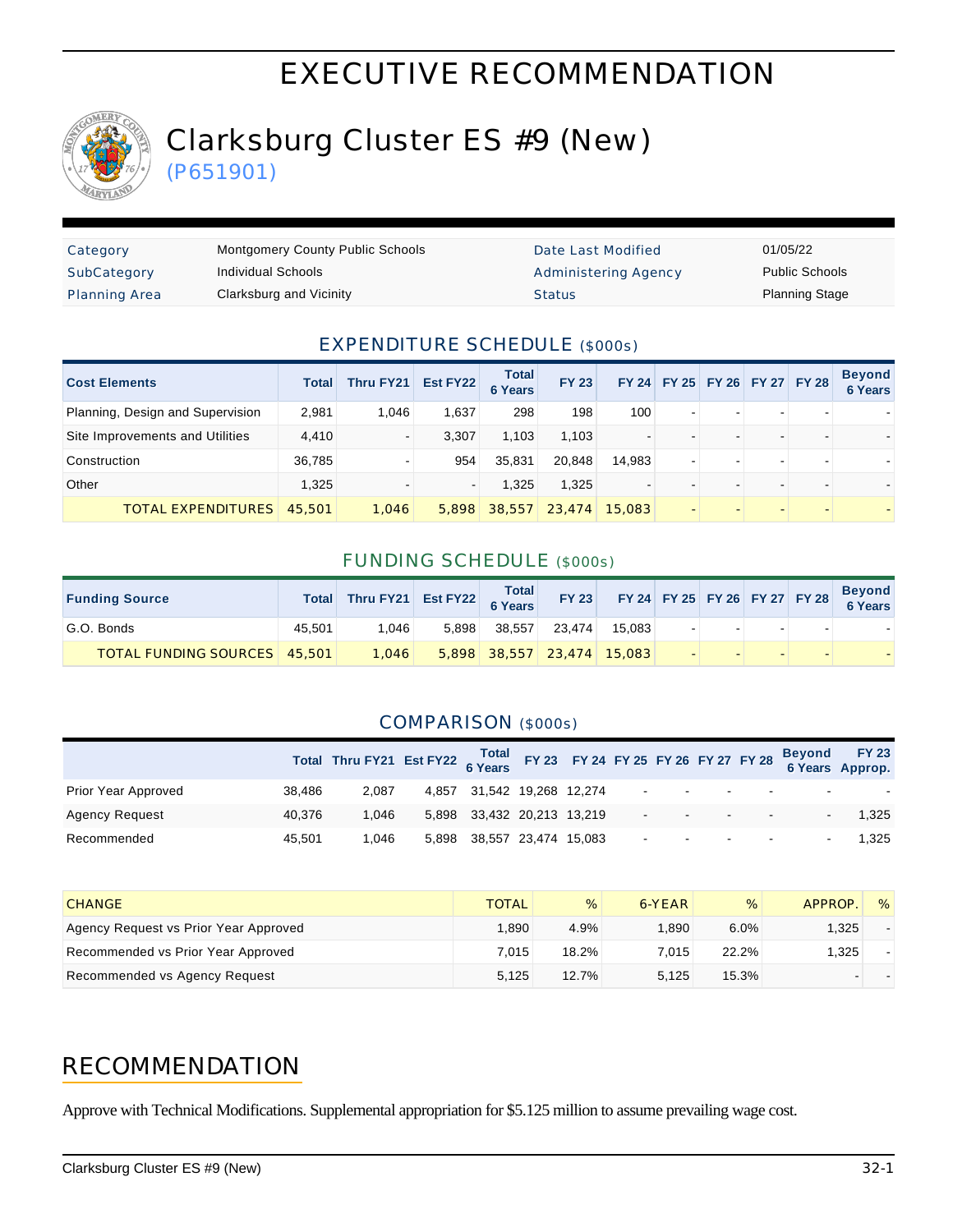

(P651901)

| Category             | <b>Montgomery County Public Schools</b> | Date Last Modified   | 01/05/22              |
|----------------------|-----------------------------------------|----------------------|-----------------------|
| SubCategory          | Individual Schools                      | Administering Agency | <b>Public Schools</b> |
| <b>Planning Area</b> | Clarksburg and Vicinity                 | <b>Status</b>        | <b>Planning Stage</b> |

### EXPENDITURE SCHEDULE (\$000s)

| <b>Cost Elements</b>             | Total  | Thru FY21 | Est FY22 | <b>Total</b><br><b>6 Years</b> | <b>FY 23</b> |                |                          | FY 24 FY 25 FY 26 FY 27 FY 28 |                          |   | <b>Beyond</b><br>6 Years |
|----------------------------------|--------|-----------|----------|--------------------------------|--------------|----------------|--------------------------|-------------------------------|--------------------------|---|--------------------------|
| Planning, Design and Supervision | 2.981  | 1.046     | 1.637    | 298                            | 198          | 100            | $\blacksquare$           | $\sim$                        | $\overline{\phantom{a}}$ | - |                          |
| Site Improvements and Utilities  | 4,410  |           | 3.307    | 1.103                          | 1.103        | $\overline{a}$ |                          | $\overline{\phantom{0}}$      |                          |   |                          |
| Construction                     | 31,660 |           | 954      | 30.706                         | 17.587       | 13.119         | $\blacksquare$           | $\overline{a}$                | $\overline{\phantom{a}}$ |   |                          |
| Other                            | 1.325  |           |          | 1.325                          | 1.325        | $\blacksquare$ | $\overline{\phantom{0}}$ | $\overline{\phantom{0}}$      | $\overline{\phantom{a}}$ | - |                          |
| <b>TOTAL EXPENDITURES</b>        | 40.376 | 1.046     | 5.898    | 33,432                         | 20,213       | 13,219         |                          |                               |                          |   |                          |

#### FUNDING SCHEDULE (\$000s)

| <b>Funding Source</b>               |        | Total Thru FY21 Est FY22 6 Years |       |                              | <b>FY 23</b> |        |        |        | FY 24 FY 25 FY 26 FY 27 FY 28 | <b>Beyond<br/>6 Years</b> |
|-------------------------------------|--------|----------------------------------|-------|------------------------------|--------------|--------|--------|--------|-------------------------------|---------------------------|
| G.O. Bonds                          | 40.376 | 1.046                            | 5.898 | 33.432                       | 20.213       | 13.219 | $\sim$ |        | $\sim$                        |                           |
| <b>TOTAL FUNDING SOURCES</b> 40.376 |        | 1.046                            |       | $5,898$ 33,432 20,213 13,219 |              |        |        | $\sim$ |                               |                           |

### OPERATING BUDGET IMPACT (\$000s)

| <b>Impact Type</b> | <b>Total</b><br>6 Years |                          | FY 23 FY 24 FY 25 FY 26 FY 27 |     |     |     | <b>FY 28</b> |
|--------------------|-------------------------|--------------------------|-------------------------------|-----|-----|-----|--------------|
| Maintenance        | 1.960                   | $\sim$                   | 392                           | 392 | 392 | 392 | 392          |
| Energy             | 785                     | $\overline{\phantom{a}}$ | 157                           | 157 | 157 | 157 | 157          |
| <b>NET IMPACT</b>  | 2.745                   | $\overline{\phantom{0}}$ | 549                           | 549 | 549 | 549 | 549          |

### APPROPRIATION AND EXPENDITURE DATA (\$000s)

| Appropriation FY 23 Request | 1.325  | Year First Appropriation | <b>FY20</b> |
|-----------------------------|--------|--------------------------|-------------|
| Appropriation FY 24 Request |        | Last FY's Cost Estimate  | 38,486      |
| Cumulative Appropriation    | 39.051 |                          |             |
| Expenditure / Encumbrances  |        |                          |             |
| Unencumbered Balance        | 39,051 |                          |             |

## PROJECT DESCRIPTION

The Clarksburg Master Plan allows for the development of up to 15,000 residential units. The plan includes five future elementary school sites. Little Bennett Elementary School opened in September 2006, William B. Gibbs, Jr. Elementary School opened in September 2009, and Wilson Wims Elementary School opened in September 2014. With continued growth in elementary school